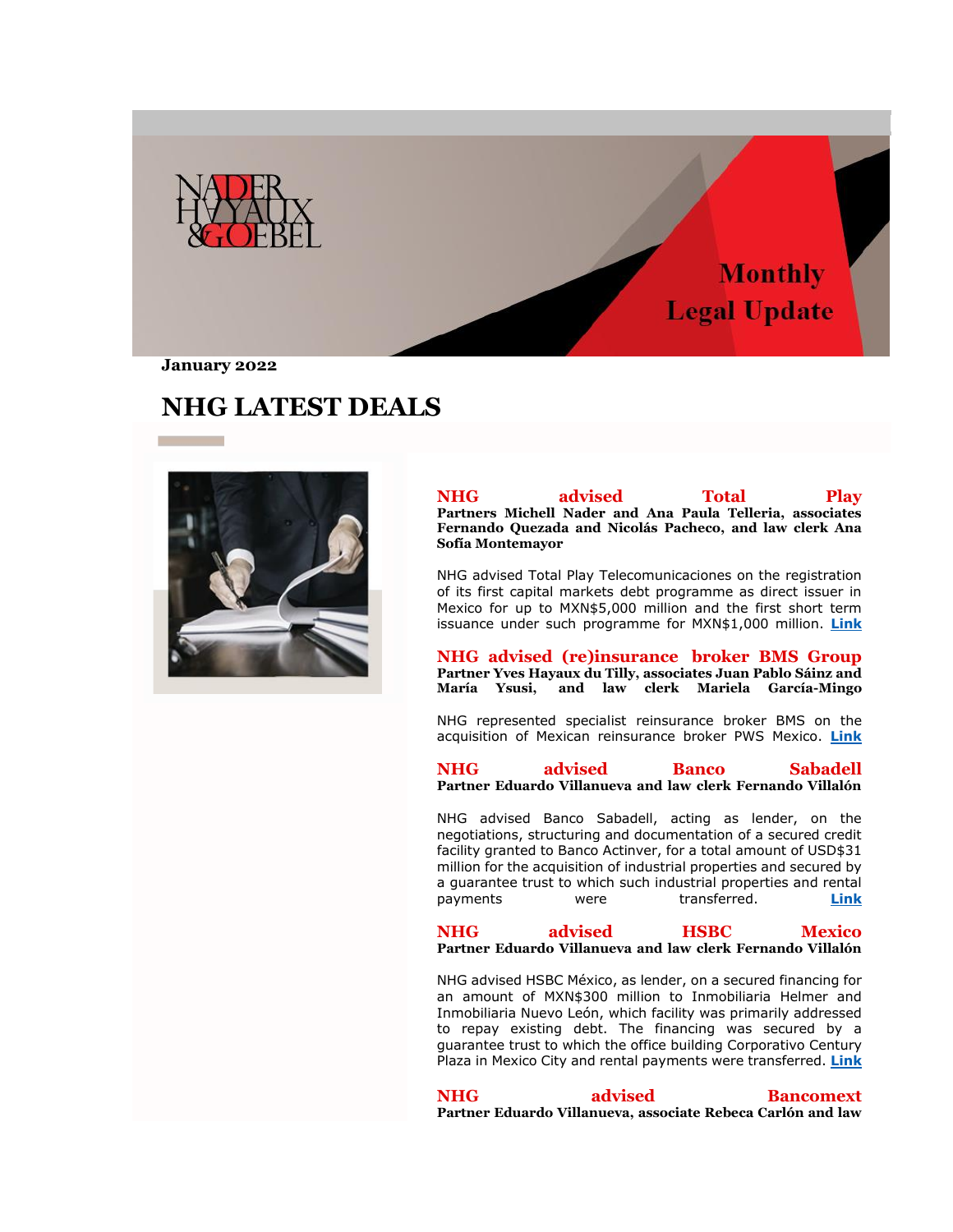### **clerk Fernando Villalón**

NHG advised Bancomext on a secured financing to Walton Street Capital for an amount of USD\$183 million. The loan was secured by a guarantee trust to which the real estate properties and rents arising from leases were transferred. **[Link](https://nhg335.lt.acemlnb.com/Prod/link-tracker?notrack=1&redirectUrl=aHR0cHMlM0ElMkYlMkZ3d3cubmhnLm14JTJGZW5fZ2IlMkZjYXNlJTJGbmhnLWFkdmlzZWQtYmFuY29tZXh0JTJG&sig=3yEaxuZJWQzqeCHyLKFMDngBThNHJFBHzxt7L3yinKua&iat=1654802815&a=%7C%7C25487300%7C%7C&account=nhg335%2Eactivehosted%2Ecom&email=sf%2FV9l4ieKNMOZdeVagRzQ%3D%3D&s=ccd1870a579f2011876aca44733daec7&i=154A221A6A1517)**

**NHG advised BBVA México and Bancomext Partner Eduardo Villanueva, associate Liam Remberg and law**  Daniela Cors

NHG advised BBVA México and Bancomext, as joint lenders, on a secured financing for an amount of USD\$200 million to Desarrolladora Hotelera de la Riviera for the refinancing of the acquisition of the Hotel Royalton located in Cancún, Quintana Roo. **[Link](https://nhg335.lt.acemlnb.com/Prod/link-tracker?notrack=1&redirectUrl=aHR0cHMlM0ElMkYlMkZ3d3cubmhnLm14JTJGZW5fZ2IlMkZjYXNlJTJGbmhnLWFkdmlzZWQtYmJ2YS1tZXhpY28tYW5kLWJhbmNvbWV4dCUyRg==&sig=4tS33M6chY4NrRsorGoDescQ8Zy5zzL8ceDbFQgNNDaN&iat=1654802815&a=%7C%7C25487300%7C%7C&account=nhg335%2Eactivehosted%2Ecom&email=sf%2FV9l4ieKNMOZdeVagRzQ%3D%3D&s=ccd1870a579f2011876aca44733daec7&i=154A221A6A1518)**

# **REGULATORY UPDATES**

### **A) DOF**

Relevant Publications in the Official Gazette of the Federation (*Diario Oficial de la Federación*). **[Link](https://nhg335.lt.acemlnb.com/Prod/link-tracker?notrack=1&redirectUrl=aHR0cHMlM0ElMkYlMkZ3d3cubmhnLm14JTJGd3AtY29udGVudCUyRnVwbG9hZHMlMkYyMDIyJTJGMDElMkZOSEctOTA3NTMtdjZBLUFjdHVhbGl6YWNpb25fTm9ybWF0aXZhXy1fRGljaWVtYnJlXzIwMjEtQS5wZGY=&sig=AfLSXG9ewfrKbFGcw9GPJ2nGUibzRWUtCYMwwnJBD9NN&iat=1654802815&a=%7C%7C25487300%7C%7C&account=nhg335%2Eactivehosted%2Ecom&email=sf%2FV9l4ieKNMOZdeVagRzQ%3D%3D&s=ccd1870a579f2011876aca44733daec7&i=154A221A6A1555)** 

### **B) CONAMER**

Relevant Drafts in the National Commission for Regulatory Improvement. **[Link](https://nhg335.lt.acemlnb.com/Prod/link-tracker?notrack=1&redirectUrl=aHR0cHMlM0ElMkYlMkZ3d3cubmhnLm14JTJGd3AtY29udGVudCUyRnVwbG9hZHMlMkYyMDIyJTJGMDElMkZOSEctOTA3NTMtdjZBLUFjdHVhbGl6YWNpb25fTm9ybWF0aXZhXy1fRGljaWVtYnJlXzIwMjEtQi5wZGY=&sig=FWmqVSCPx4Ada8cU7cZwqPi2fak6JbokbRBgaqdznGtq&iat=1654802815&a=%7C%7C25487300%7C%7C&account=nhg335%2Eactivehosted%2Ecom&email=sf%2FV9l4ieKNMOZdeVagRzQ%3D%3D&s=ccd1870a579f2011876aca44733daec7&i=154A221A6A1556)** (*Comisión Nacional de Mejora Regulatoria*)

## **C) CONGRESO DE LA UNIÓN**

Relevant Bills introduced before the Mexican Congress. **[Link](https://nhg335.lt.acemlnb.com/Prod/link-tracker?notrack=1&redirectUrl=aHR0cHMlM0ElMkYlMkZ3d3cubmhnLm14JTJGd3AtY29udGVudCUyRnVwbG9hZHMlMkYyMDIyJTJGMDElMkZOSEctOTA3NTMtdjZBLUFjdHVhbGl6YWNpb25fTm9ybWF0aXZhXy1fRGljaWVtYnJlXzIwMjEtQy5wZGY=&sig=4eLGhpnpQWQTVG2cs8Na14eTNZRyA43JmHm9W7KZu3H2&iat=1654802815&a=%7C%7C25487300%7C%7C&account=nhg335%2Eactivehosted%2Ecom&email=sf%2FV9l4ieKNMOZdeVagRzQ%3D%3D&s=ccd1870a579f2011876aca44733daec7&i=154A221A6A1557)**

## **SPECIALIZED PUBLICATIONS**



### **Mexico Private Practice Perspective (Global Competition Review) Alejandro Mendiola**

NHG contributed to the Mexico Private Practice Perspective with an analysis of the legal competition and antitrust market in Mexico. **[Link](https://nhg335.lt.acemlnb.com/Prod/link-tracker?notrack=1&redirectUrl=aHR0cHMlM0ElMkYlMkZnbG9iYWxjb21wZXRpdGlvbnJldmlldy5jb20lMkZpbnNpZ2h0JTJGZW5mb3JjZXItaHViJTJGMjAyMSUyRmFydGljbGUlMkZtZXhpY28tcHJpdmF0ZS1wcmFjdGljZS1wZXJzcGVjdGl2ZQ==&sig=6QTQMMYLEV4sTxyuwLJUxN9qFBbzmg9RgHuHr1puDAzg&iat=1654802815&a=%7C%7C25487300%7C%7C&account=nhg335%2Eactivehosted%2Ecom&email=sf%2FV9l4ieKNMOZdeVagRzQ%3D%3D&s=ccd1870a579f2011876aca44733daec7&i=154A221A6A1512)**

# **NHG BREAKING NEWS**